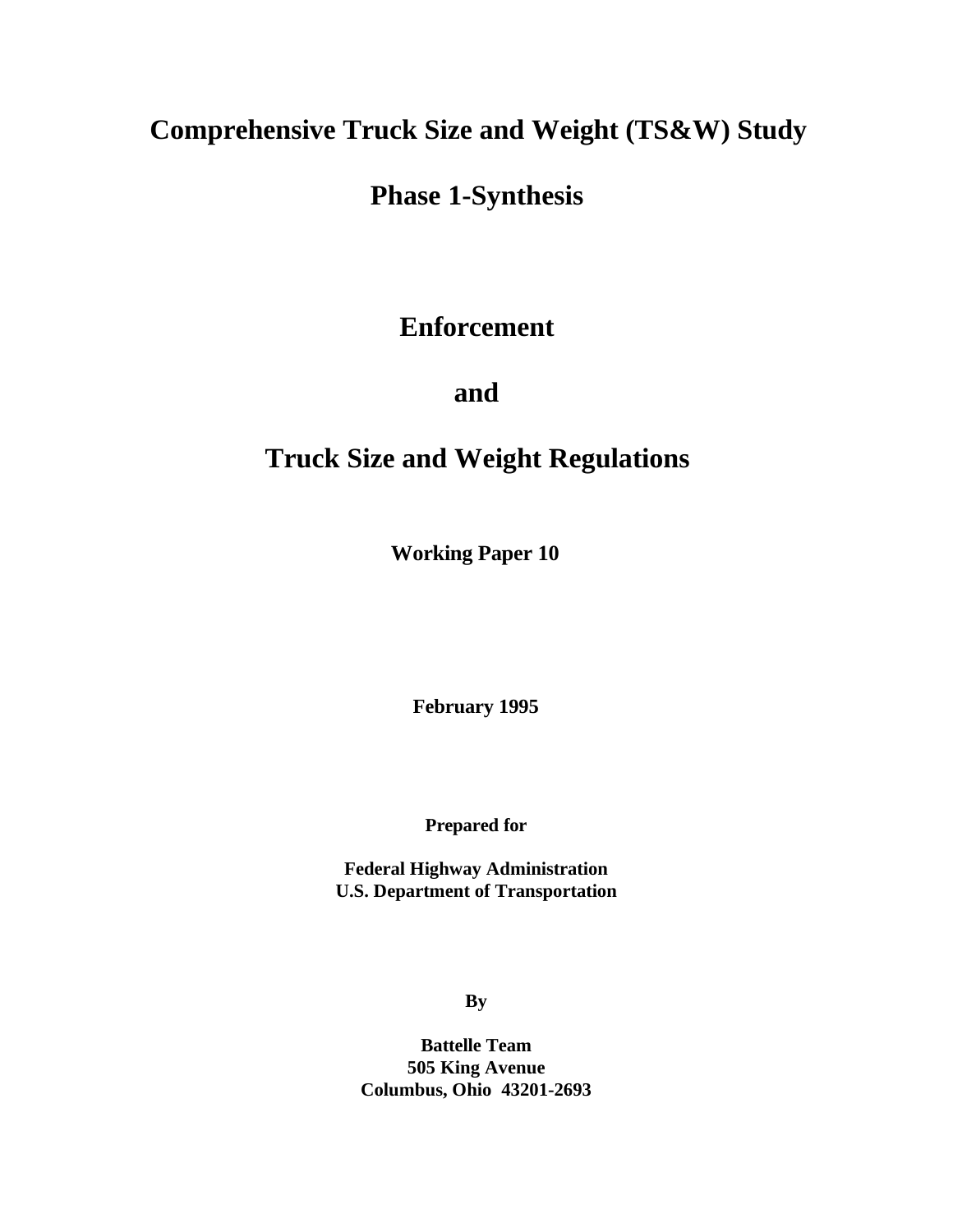### **Comprehensive Truck Size and Weight (TS&W) Study**

**Phase 1—Synthesis**

### **Working Paper 10—Enforcement and TS&W Regulations**

## **1.0 Technical Relationships of Policy Consequence Concerning Enforcement (Type, Intensity, and Consequence)**

This paper gives particular attention to the importance of enforcement actions as an integral part of Truck Size and Weight Regulations, and to the potential impacts of changes in TS&W regulations, on the costs and effectiveness of enforcement activities. A great deal of recent research has been conducted on the problems of overweight travel and enforcement strategies to reduce overweight travel. Because of the relative importance of the economic consequences of overweight travel, such as pavement damage and industry costs and revenues, less attention has been given to vehicle dimension or vehicle specification enforcement issues. Little attention has been given to the specifics of whether and how potential changes in TS&W regulations will impact enforcement.

Vehicle weight and safety enforcement activities have often been combined by states. Enforcement activities related to combined weight and safety enforcement are discussed in this paper; safety considerations related to all other TS&W issues are addressed in another working paper.

The importance of enforcement as an integral part of TS&W regulations is recognized in almost all major studies. The TRB Study "Truck Weight Limits: Issues and Options"<sup>1</sup> identified enforcement as a critical element of any plan for controlling vehicle weights. It suggested that enforcement concerns required uniform truck weight laws and regulations be relatively simple to comprehend, apply, and enforce, and be reasonable from the standpoint of the trucking industry and the enforcement community. It identified the need for effective enforcement to act as a deterrent by assuring that those traveling in disregard of laws and regulations would be apprehended and would face effective fines and sanctions.

The need for effective enforcement is fairly independent of TS&W regulations. Given the investment by society in pavements, bridges, and other design features which can accommodate current configurations but not extremes in sizes and weights, total deregulation is neither desirable nor likely. Consideration should be given to whether TS&W regulation revisions promote uniformity, simplicity, and reasonableness for industry and the enforcement community.

<sup>&</sup>lt;sup>1</sup>Transportation Research Board, Committee for the Truck Weight Study, Special Report 225 Truck Weight Limits: Issues and Options, Washington D.C., 1990.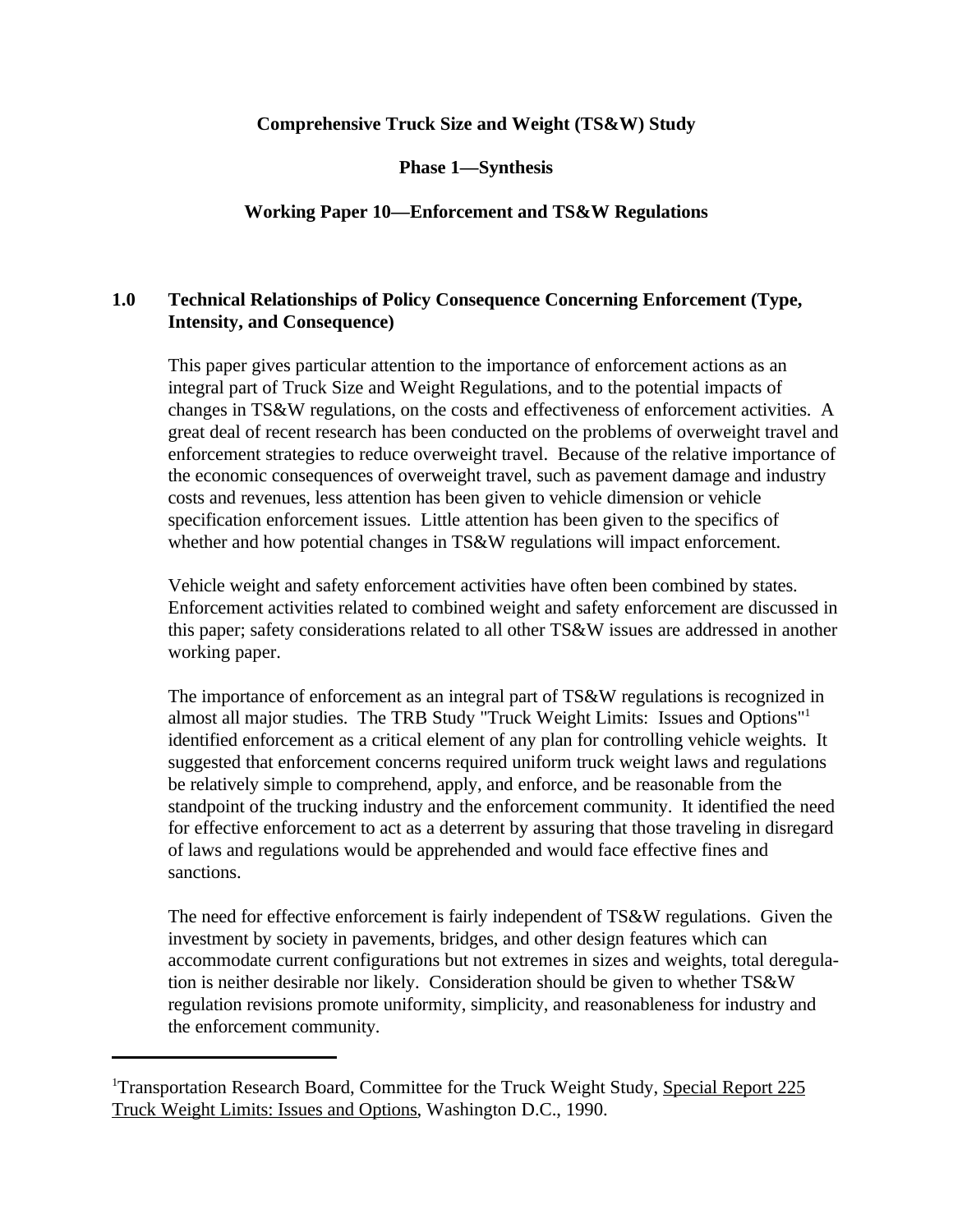#### **1.1 Vehicle Weight Limits**

Vehicle weight and safety have received by far the most attention as enforcement concerns. The overweight vehicle problem has been identified and quantified in numerous studies, and the effectiveness of alternative enforcement strategies has been addressed in recent research.

In this issue paper, the discussions of the technical relationships of the policy consequences concerning enforcement are combined for all identified aspects of vehicle loads, including tire-related, axle-related, groups-of-axles-related, and gross-vehicle-weight (GVW) related loads. In reality, almost all concern is with axle loads, due to the pavement effects of overweight trucks. Those vehicles operating in violation of any aspect of weight will be of concern because of the added equivalent single axle loads (ESALs) which that overweight travel inflicts. ESALs are the loads put on pavements by a single axle of 18,000 pounds. All enforcement efforts will address these various weight limit parameters since individual axle load violations, bridge formula violations, and GVW violations are monitored at the same time by the same equipment and personnel.

The only technological changes which may complicate enforcement will occur if the relationships between axle weights and pavement damage change due to technological changes to tires, suspension systems, or other vehicle parameters. Retractable (lift) axles, currently utilized on heavy single unit trucks, are a vehicle parameter worthy of some special attention. A truck driver could put a retractable axle down when encountering (or about to encounter) a weigh station, and be within limits. The retractable axle could be put up afterwards, increasing pavement damage but reducing operating costs.

Enforcement of standards with regard to items such as tire pressures or suspension characteristics will complicate the duties of field personnel. Such technological changes should be considered to be very likely unless regulated. Changes in tires or suspension might require fundamental changes in truck size and weight laws and their enforcement because tire pressures or suspension systems might have to be checked to determine pavement damage attributes. A different approach might be to prohibit equipment with such characteristics as would require very difficult or challenging measurements.

The concern with weight and dimension enforcement relates to both excess pavement costs and to achieving a level playing field within the trucking industry. FHWA has estimated that about 10 to 20 percent of combination vehicles are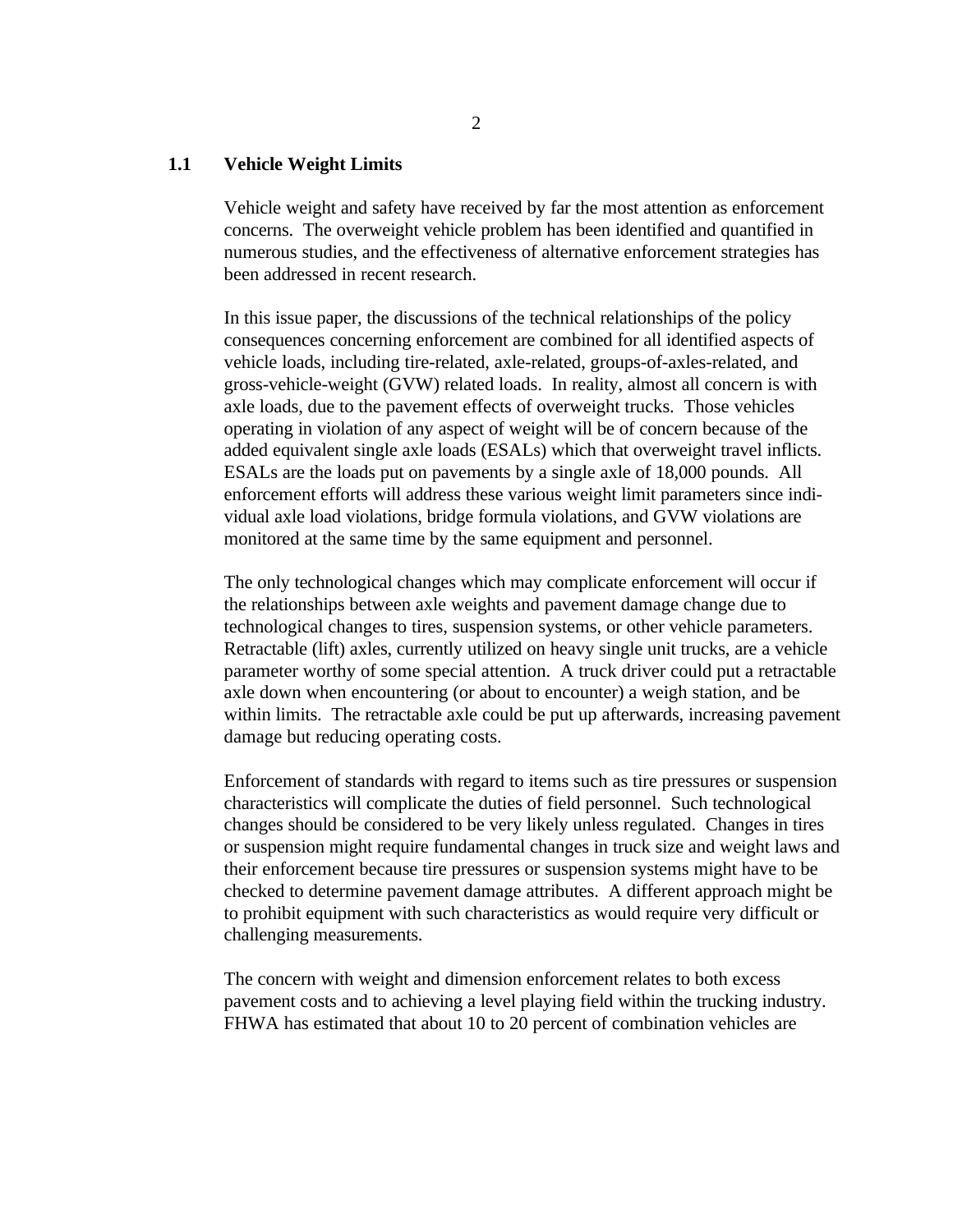operating overweight without a permit.<sup>2</sup> The TRB study provided a rough estimate of national pavement costs due to overweight travel of from \$160 million to \$670 million per year. The reasons for overweight travel relate to the potential for increased profit if enforcement is not encountered. As an example, the study estimated that a truck operating 20,000 pounds overweight might generate \$3,700 more in profit if it could travel overweight for 12,500 miles (an estimated average distance which trucks in Texas travel between encounters with enforcement).<sup>3</sup> These are the incremental costs of damages or of increased profit.

#### **1.2 Magnitude and Issue of Overweight Travel as a Function of Enforcement**

Vehicle weight is of great concern because of the consequences of excessive axle loads on pavements and bridges. Quantification of the magnitude of the overweight problem and its relationship to enforcement activities has been provided in a variety of studies, including but not limited to:

*Florida:* A study by the Florida  $DOT<sup>4</sup>$  quantified the proportion of overweight trucks using the I-95 general corridor near the Georgia/Florida border, under conditions of different enforcement strategies. Overweight trucks declined significantly with high and effective levels of enforcement covering I-95 and local bypass routes. The study provides quantitative estimates of the axle weight, bridge formula, and gross weight violations for all sites and strategies. It also provides an estimate of ESALs under each strategy. The study utilized weigh-in-motion (WIM) data to record travel volumes and loads. The WIM readings were calibrated to fixed scale readings. Proportions of overweight travel by amount overweight were also recorded.

Under Strategy A, no enforcement, FDOT found that 12.9 percent of fiveaxle tractor semi trailer combinations passing through the corridor were in excess of legal limits, compared to 1.4 percent under the highest enforcement level (Strategy D). ESALs per truck for all sites combined dropped from 1.79 with Strategy A to 1.19 with Strategy D which included a very high level of enforcement on parallel routes. The number of trucks also

<sup>&</sup>lt;sup>2</sup>FHWA, Overweight Vehicles - Penalties and Permits: An Inventory of State Practice for Fiscal Year 1987, U.S. Department of Transportation, 1989.

 ${}^{3}$ TRB, op. cit.

Florida Department of Transportation, "Weigh Station Evasion by Trucks", June 1994, <sup>4</sup> unpublished.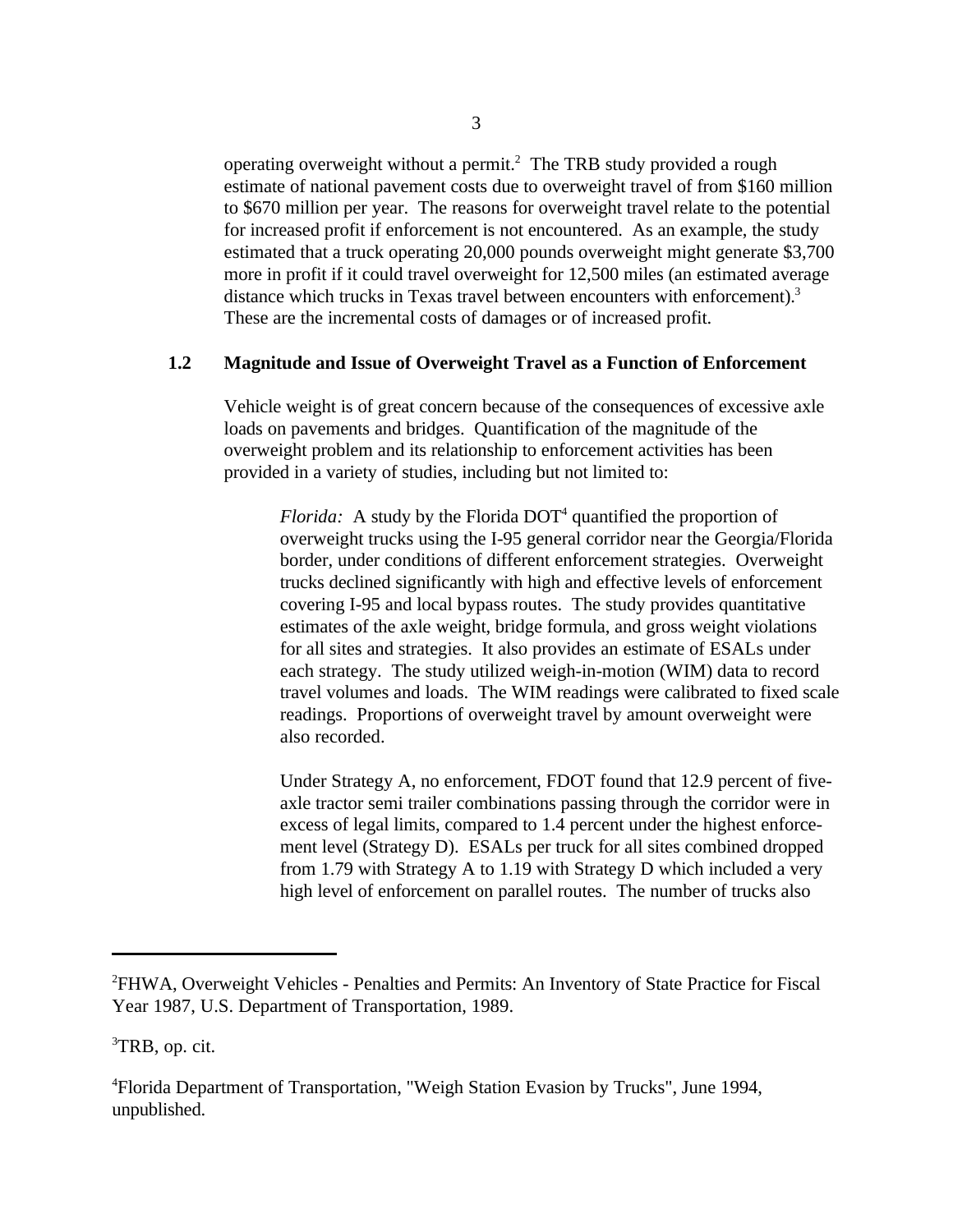declined, leading to speculation that some trucks may have diverted as far as the I-75 corridor about 60 miles west of the study corridor.

*Virginia:* A study by B.H. Cottrell of VDOT<sup>5</sup> examined bypass of weigh stations by overweight trucks. At two sites, 11 percent and 14 percent of trucks were found to be overweight on routes used to bypass weigh stations on I-81. Loadings from WIM data collected without enforcement were found to be 30 percent to 60 percent higher than loadings using static scales and enforcement.

*Wisconsin:* A Wisconsin DOT scale avoidance study<sup>6</sup> found that 20.3 percent of trucks on bypass routes were in violation of size and weight laws, and 69.7 percent of trucks/drivers on bypass routes were in violation of motor carrier safety and driver regulations.

*Manitoba and Saskatchewan:* A study by Fekpe and Clayton<sup>'</sup> provided an innovative quantification of not only the violation rates but also of how they change under different levels and approaches to enforcement.

Both permanent scales and patrol teams were included as enforcement approaches, and variations of enforcement rates were measured along with the variations in violation rates. Violation rates reported by patrol teams were higher than those at permanent scales, indicating that the permanent scales effectively deterred overweight travel, or caused it to utilize other facilities. Violation rates declined with enforcement intensity.

The authors developed a very innovative and useful "upper bound limit model" to describe the likelihood of traveling overweight based on

<sup>&</sup>lt;sup>5</sup>Cottrell, B.H., Virginia Transportation Research Council, Virginia Department of Transportation, "The Avoidance of Weigh Stations in Virginia by Overweight Trucks", Report No. FHWA/VA-93-R2, October 1992.

<sup>&</sup>lt;sup>6</sup>Grundmanis, G., Wisconsin DOT, Use of Weigh-in-motion Collected Data in Planning, Pavement Design, and Weight Enforcement, Task 4 - Truck Avoidance of Enforcement Scales: Field Results from a Combined Enforcement/Planning Perspective. Report No. WI 01-89, WISDOT Division of Planning and Budgeting, 1989.

<sup>&</sup>lt;sup>7</sup>Fekpe, Edward S.K., and Clayton, Alan "Quantitative Assessment of Effect of Enforcement Intensity on Violation Rates of Vehicle Weight and Dimension Regulations" in Transportation Planning and Technology, 1994, Volume 18, pp. 143-153, Gordon and Breach Science Publishers S.A.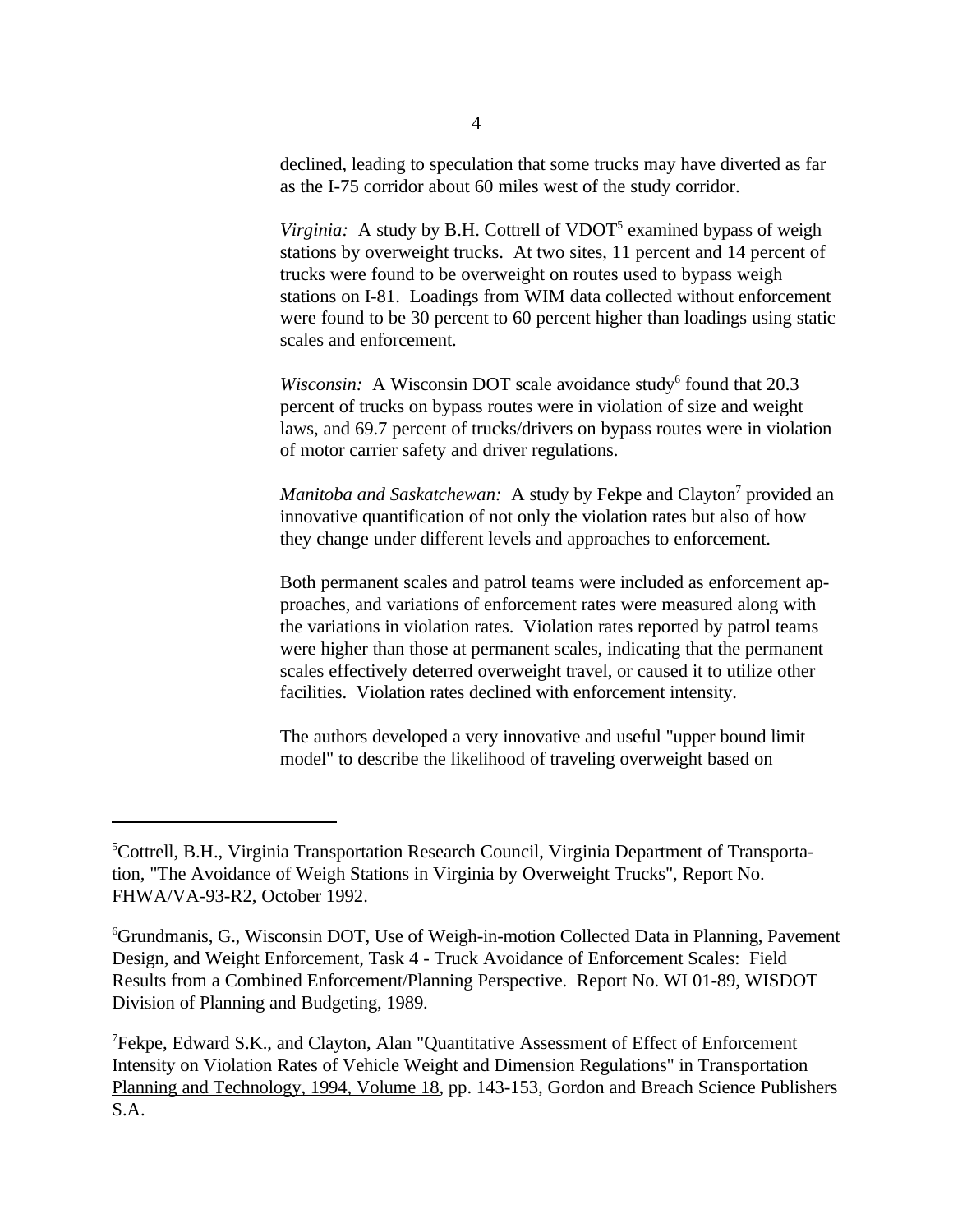enforcement type and intensity and other trucking industry parameters. The model emphasized three axioms:

- 1. Trucks have finite load carrying capacities and therefore cannot be loaded indefinitely. Even with no enforcement, the extent of overloading is constrained by technological and dimensional limitations;
- 2. Some overweight operations are possible no matter how intensive the enforcement practice. These offenders can be categorized as (i) those who are ignorant of the law and ignorantly contravene it (unwitting violators), (ii) load shift in motion (iii) notorious (repeat) offenders;
- 3. Generally, violation reduces with increasing intensity of enforcement.<sup>8</sup>

The mathematical formulation provides a tool for estimating overweight travel under different enforcement procedures. The basic structure of the model could be applied in many different contexts.

## **(a) Enforcement Types (Elements) in Relation to Overweight Travel**

Enforcement types and strategies cover a wide range of facilities, equipment and other actions. Important elements of enforcement include:

- Static scales and weigh station personnel;
- Portable/semi-portable scales and personnel;
- Weigh-in-motion (WIM), automatic vehicle identification (AVI), and automatic vehicle classification (AVC) equipment;
- Degree to which WIM readings are consistent with static scale readings;
- Relevant evidence laws and audit information;  $\bullet$
- Judicial system and culpability (driver, vehicle owner, shipper); b.
- Fines, penalties, sanctions; and

<sup>&</sup>lt;sup>8</sup>Ibid., Fekpe and Clayton, p. 146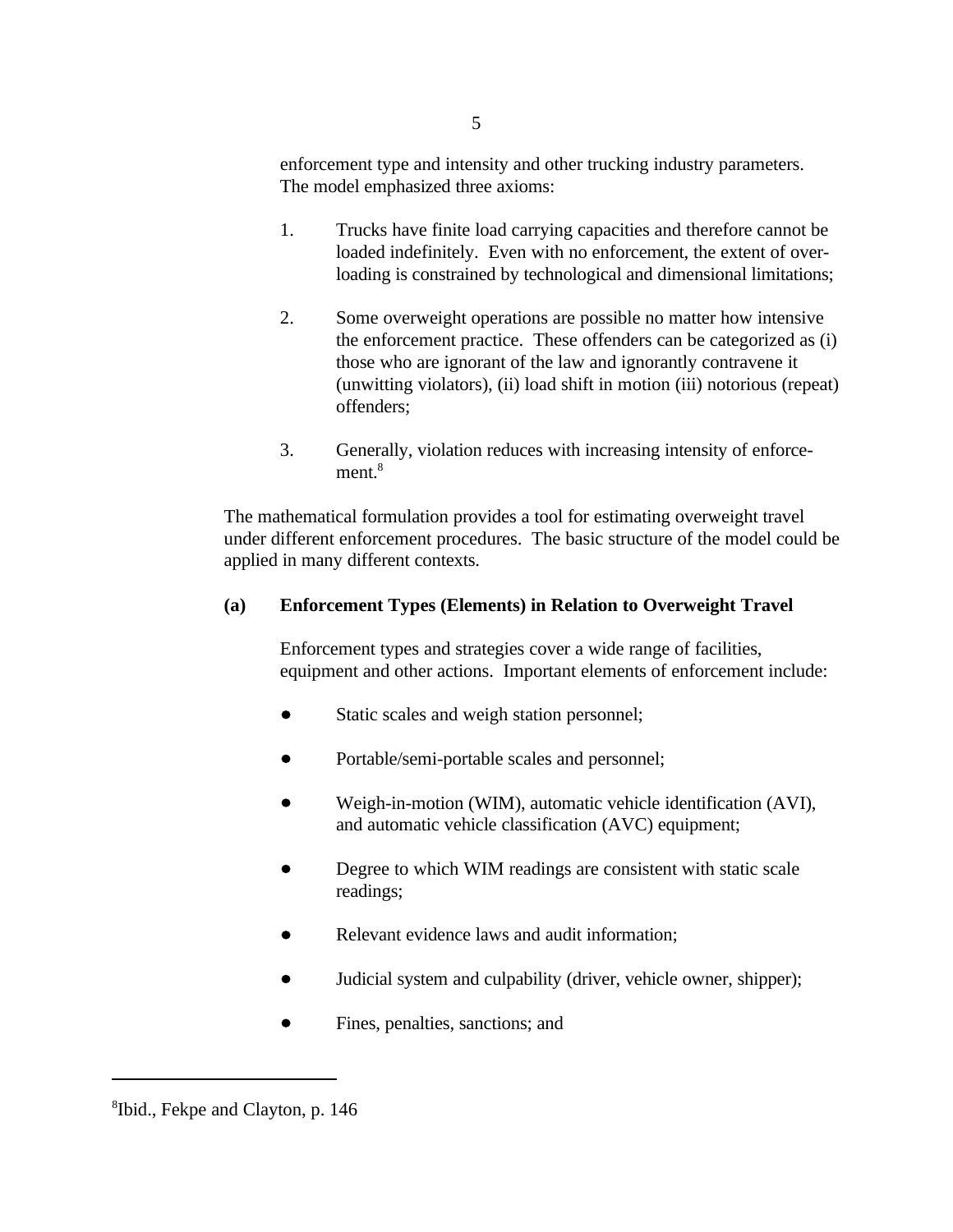Potential for self-certification.

These are discussed below in turn.

#### **(b) Static Scales and Weigh Station Personnel**

A variety of the studies mentioned above have noted that static scales or weigh stations provide for low rates of overweight travel on the routes which they monitor. This is providing that the hours of operation are sufficient to provide a reasonable probability that vehicles on the roadway will be observed, and that the capacity of the station is sufficient to prevent large numbers of "runbys." Runby trucks are those that when the station is full, are allowed to proceed on the mainline. Hours of operation should include nights and weekends, when overweight percentages may be highest.<sup>9</sup> Capacities should be great enough in terms of throughput (facilities and personnel) such that large proportions of trucks cannot run by. Since the static scale stations provide for a significant portion of safety inspections, combined weight/safety functions and assignments must be designed together.

Many of the studies have found that the fixed weigh stations are insufficient by themselves to provide cost-effective deterrence, and that coordinated enforcement on bypass routes is desirable.<sup>10</sup> Coordinated enforcement on bypass routes is necessary to raise the probability of detection, since drivers get quick warning of weigh station enforcement and can choose to attempt to bypass or stop and wait.

A recent Wisconsin study<sup>11</sup> applied a model of costs and benefits which considered trucking industry and state costs and benefits and strategies related to overweight travel and enforcement. The study considered a range of scenarios from fixed scales only, to mobile or portable teams only, to mixed approaches, with variations in WIM and other intelligent transportation system/commercial vehicle operations (ITS/CVO) technologies. The mixed approaches using WIM at both fixed and mobile sites were most cost effective, with the fully mobile approach the least cost-

<sup>&</sup>lt;sup>9</sup>Op. cit., Florida DOT, Cottrell, etc.

 ${}^{10}$ For example, Florida, Cottrell, Fekpe and Clayton (op. cit.)

 $11$ Cambridge Systematics, Inc., Wisconsin Safety and Weight Policy Study, prepared for Wisconsin Department of Transportation Office of State Patrol, September 1994.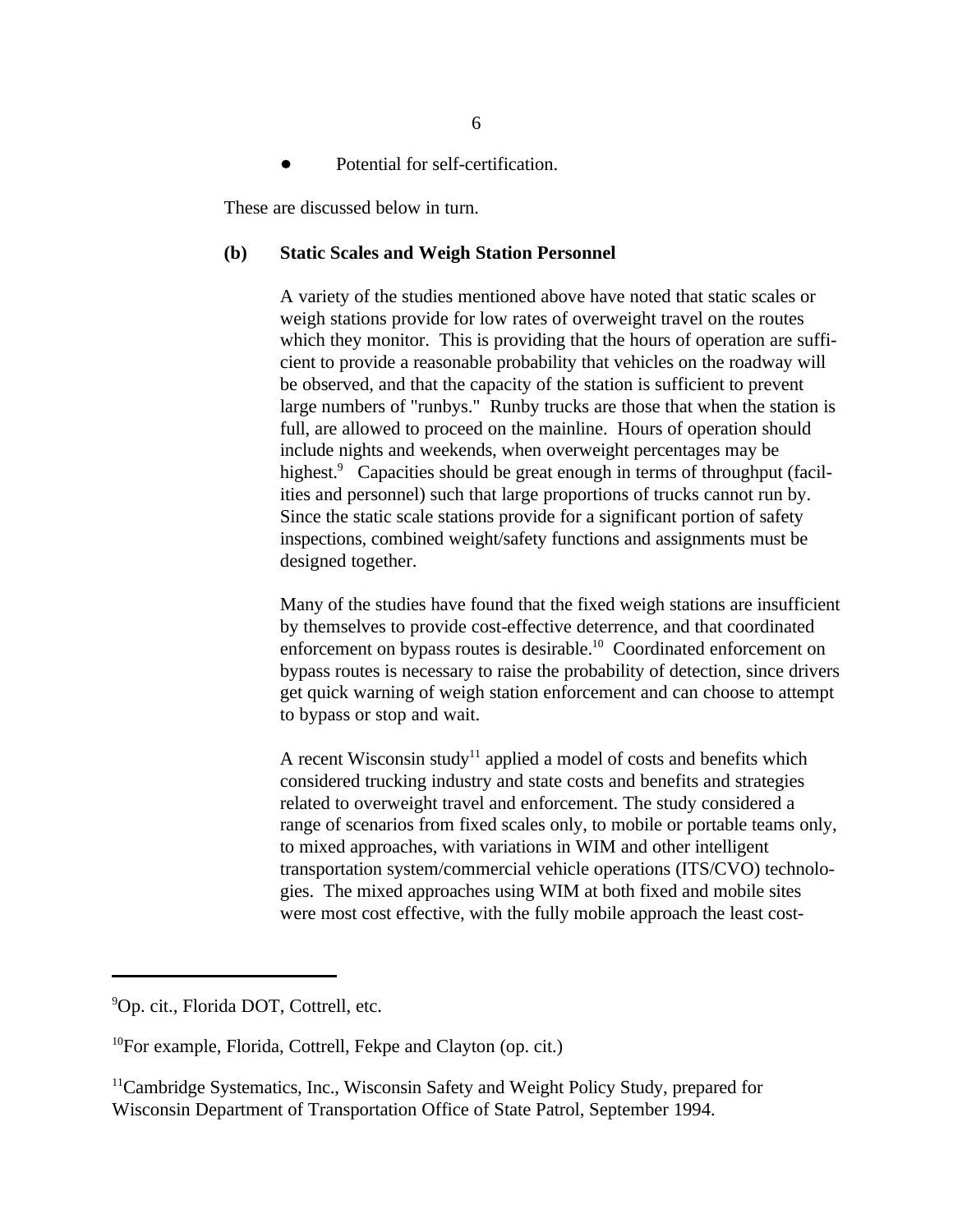effective, since not enough trucks could be weighed with the portable or mobile scales.

#### **(c) Portable and Mobile Enforcement Scales and Personnel**

Portable scales and personnel have been identified as important and cost effective elements of weight enforcement strategies.<sup>12</sup> An NCHRP study<sup>13</sup> of potential applications of AVI, AVC, and WIM resulted in the development of a comprehensive cost and benefit model of enforcement strategies which was used to analyze random deployments of coordinated crews to cover primary and bypass routes. Use of portable enforcement for bypass routes was found to be very promising in enhancing the apprehension of overweight trucks and in deterring overweight travel. The model was also used to analyze fines and overall levels of weight enforcement deployments by functional class of highway. This model was further adapted to the evaluation of weight enforcement and safety deployments in Wisconsin, and deployments of portable enforcement teams were again found to be cost effective elements of an overall enforcement strategy.<sup>14</sup> The Wisconsin study concluded that the best savings in terms of pavement damage versus costs of enforcement occurred with a mixed deployment.

#### **(d) WIM, AVI, and AVC Equipment**

The technological capabilities and accuracies of WIM, AVI, and AVC equipment have been evaluated extensively in the cited NCHRP report<sup>15</sup> as well as by the Crescent Project and in a Virginia study coordinated with the

 $12$ For example, Fekpe and Clayton, Florida DOT, Cottrell, op. cit.

 $^{13}$ Grenzeback, L.R., J.R. Stowers, and A.B. Boghani NCHRP Report 303 Feasibility of a National heavy Vehicle Monitoring System, TRB, National Research Council, Washington D.C., 1988. The weight enforcement model and the analysis of weight enforcement strategies reported upon in this research were developed by Arlee Reno and Thomas Corsi.

 $14$ Cambridge Systematics, Inc., Wisconsin Safety and Weight Policy Study, Draft Final Report, September 1994.

 ${}^{15}$ Grenzeback, et. al., op. cit.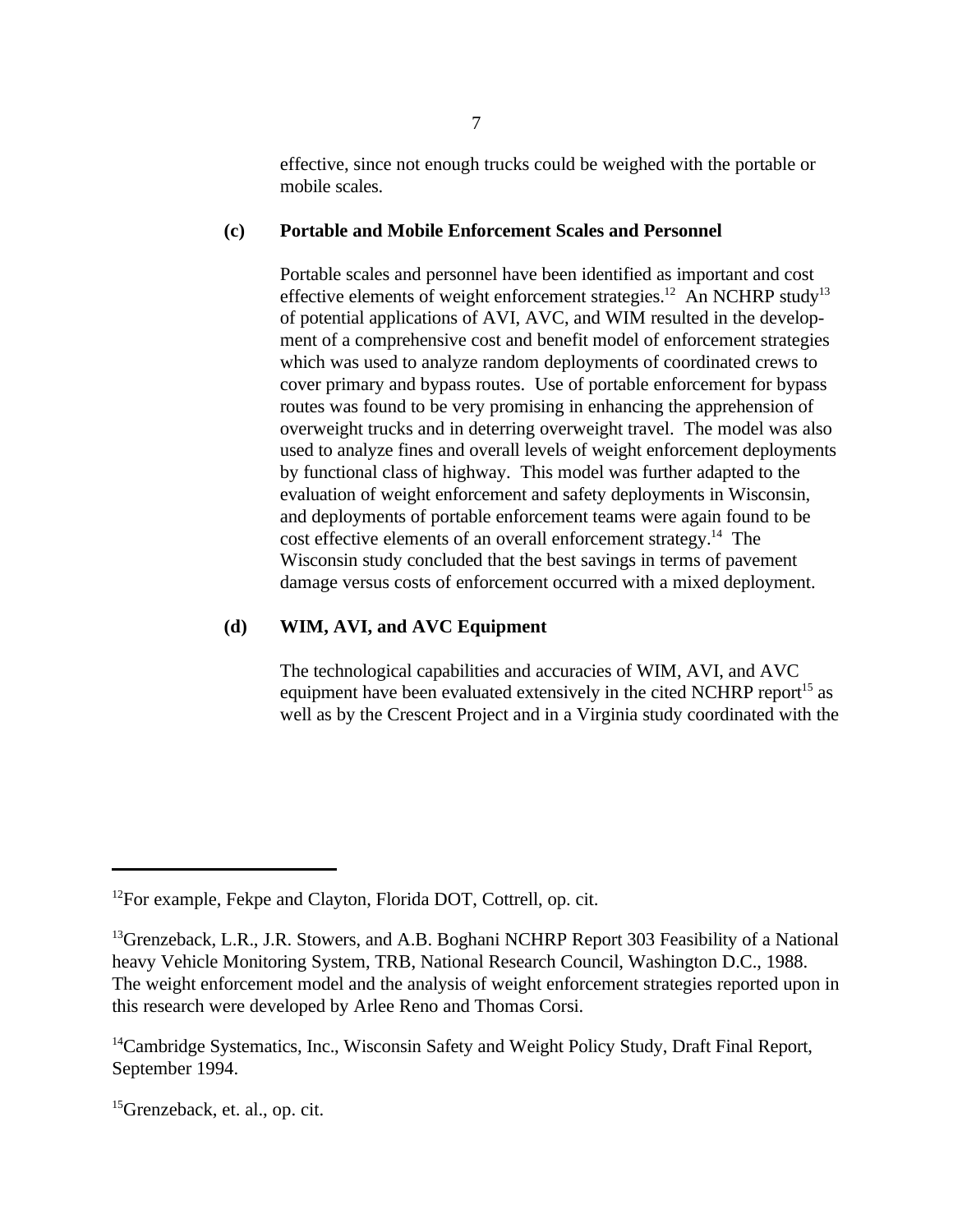previously cited study.<sup>16</sup> While the WIM equipment must be carefully calibrated, it can serve several useful purposes:

- Monitoring of volumes and loads to determine overweight travel  $\bullet$ patterns;
- Preclear and bypass (with AVI) at weigh stations and ports of  $\bullet$ entry, to vastly enhance capacity as well as to reduce costs to the trucking industry; and
- Screening of potential violators versus non-violators for either fixed or portable enforcement.<sup>17</sup>

WIM cannot be used to record evidence of violations, and violators must be weighed at other scales in order to support citations. However, the use of WIM, combined with AVI, for monitoring, preclear and bypass, or screening has been found to be very cost-effective as an element of overall enforcement.<sup>18</sup>

There is the possibility of improving the efficiency of operation at the fixed weigh stations by combining WIM equipment with AVI. The productivity of inspectors would be enhanced if they could obtain real-time information on the inspection and weight enforcement history of all passing vehicles as well as relevant WIM data. Inspectors could thus focus attention on the vehicles most in need of an inspection or of weight enforcement. The realtime information would also benefit the carriers by allowing them to avoid multiple stops for inspections on the same trip or within a very narrow window of time.<sup>19</sup>

Vehicles would be equipped with a transponder or electronic license plate or tage, which would carry the vehicle's unique identification code (with information about the carrier, vehicle and driver, including recent inspection information). When a vehicle with a transponder passed a

 $^{17}$ Grenzeback, et al., op. cit.

 $18$ Ibid., Grenzeback, et al.

 $16$ Cottrell, B. H., Virginia Transportation Research Council, Virginia Department of Transportation, "Evaluation of Weigh-In-Motion Systems," March 1992, Report No. FHWA/VA-92-R8.

<sup>&</sup>lt;sup>19</sup> Professor Thomas M. Corsi, review comments on TSW Working Paper 10, November 9, 1994.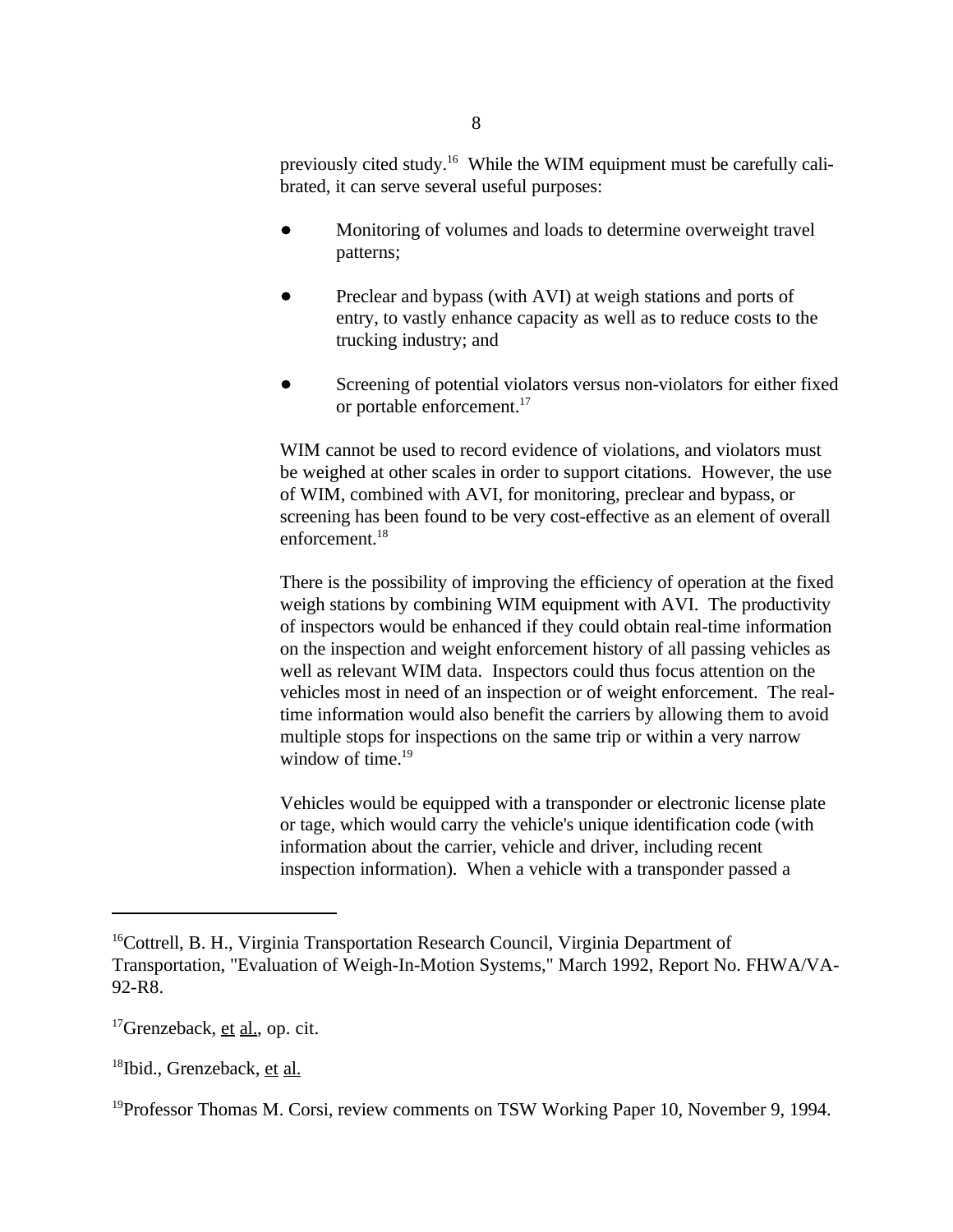checkpoint at mainline speed, a reader (placed upstream of the inspection site) would capture the information on the transponder and send it to the inspection site. Simultaneously, WIM equipment could provide weight information. The inspection site would have a computer to process the information from the transponder and the WIM equipment and, in some designs, link itself into a network of remote information systems. These linkages would minimize the information that would have to be coded into the transponder. The inspection site computers would require a standard protocol for data linkage and exchange and would exploit the latest in open system networking. The benefits of the proposed system would center on the improved productivity of inspectors. The real-time information obtained about the vehicles would allow them to concentrate their efforts on vehicles not having a recent inspection, belonging to carriers with a poor overall inspection rate, or with a weight issue as indicated by the WIM equipment.<sup>20</sup>

WIM, AVI, and AVC are strongly mutually supportive. WIM and AVI can be used for preclear and bypass at weigh stations to speed overall processing and to separate out vehicles of different attributes. The NCHRP study of Feasibility of a Heavy Vehicle Monitoring System<sup>21</sup> showed high returns to both truckers and states from deployment of WIM and AVI at weigh stations and ports of entry, as did the weight enforcement study for WISDOT, which used a later version of the weight enforcement model developed under NCHRP.<sup>22</sup>

#### **(e) Degree to Which WIM and Static Readings are Consistent**

States have given attention to calibrating WIM equipment to best match loads as measured by static scales. The range of types of WIM equipment includes but is not limited to strain gauge load cells, hydraulic load cells, bending plates with strain gauges, capacitance weigh mats, strain gauges attached to bridge beams (bridge sensor weighing systems), and various piezoelectric systems (cable and film). $^{23}$  If WIM is well calibrated, it can

 $^{20}$ Ibid.

 $^{21}$ Grenzeback, *et al.*, op. cit.

 $^{22}$ Cambridge Systematics, op. cit.

<sup>&</sup>lt;sup>23</sup>Wright, C.A., W.D. Cunigan, Florida A&M University, Florida DOT "Enhancement to Florida Truck Weighing Program", Report No. FL/DOT/SMO/89-373, July 1989.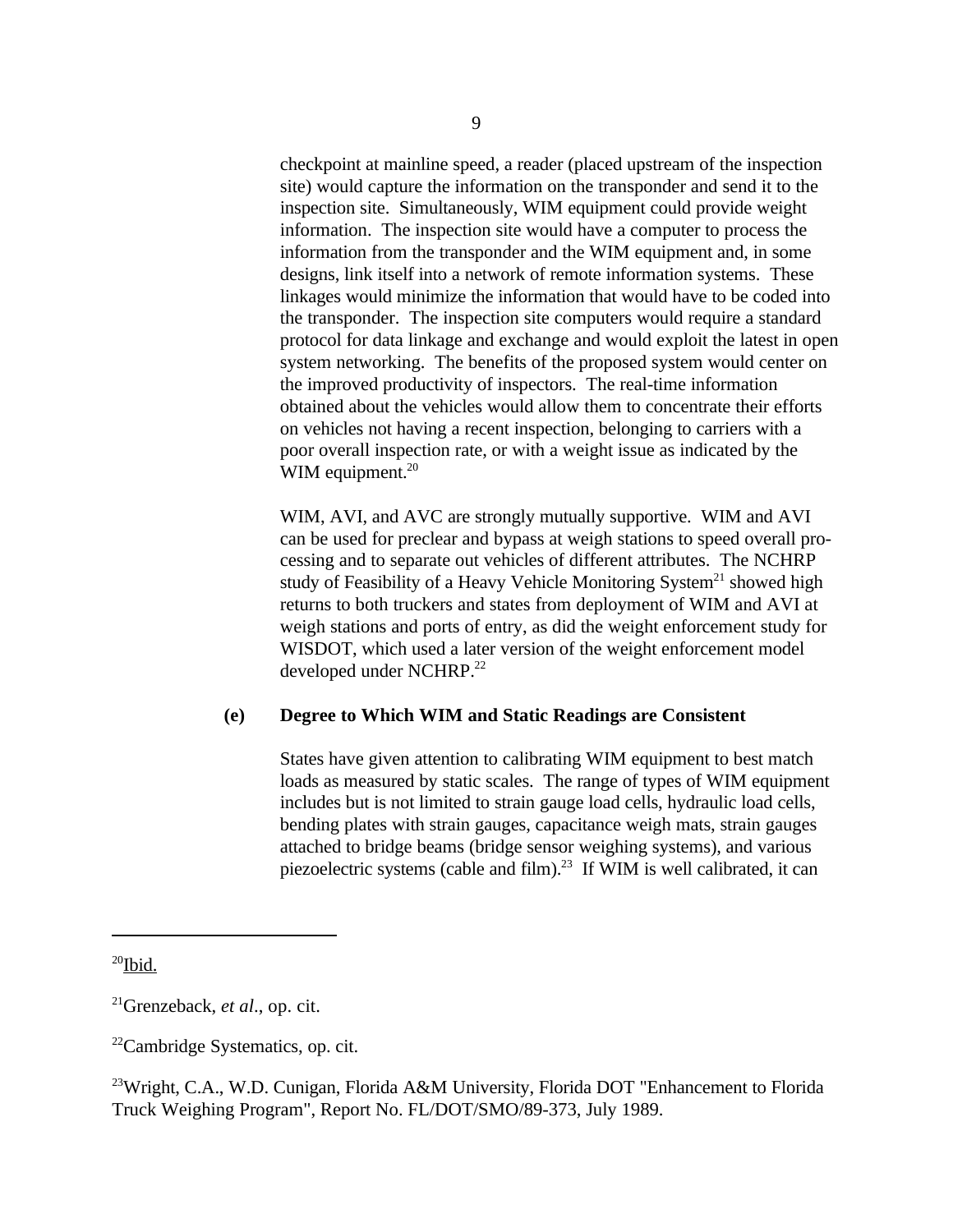serve the above purposes, but with careful attention to potential differences between WIM and static measurements.

#### **(f) Relevant Evidence Laws and Audits**

A relevant evidence law allows a citation for overweight operation to be issued based on information such as bills of lading indicating weight violations, even though the trucker was not apprehended at the time the violation occurred. This could allow enforcement of GVW violations to take place through auditing of records rather than field observations.

Office audits instead of field audits could have very substantial payoffs in terms of productivity if information pertaining to overweight operations is automated and can be automatically reviewed. This is more likely to be the case for larger carriers, who support more vigorous TS&W enforcement, than for smaller carriers. One option would be to exempt carriers from field checks if they maintain easily auditable records, unless there is probable cause to suspect an overweight or safety violation. This would provide an incentive to automate.

The experience to date with relevant evidence in Minnesota was reviewed in the recent Wisconsin DOT study. It was found that the use of relevant evidence was declining in Minnesota, and that conclusions about its effectiveness were highly uncertain. Relevant evidence can only be applied to the gross vehicle weight rather than to axle weights or the bridge formula. Thus, some aspects of weight enforcement would be missed.

A promising approach would be to shift the auditing focus from the carrier to the shipper. Increasingly, shippers have been focusing on improving supply chain management efficiencies. In order to achieve lower costs in this area, they have turned to third-party logistics providers for assistance. Frequently, these third-party logistics providers install sophisticated computer systems providing for electronic data interchange (EDI) between carriers and shippers with complete record keeping and even direct bill payments. Such systems provide complete records on individual freight bills which could be subjected to auditing for overweight violations. These sophisticated systems are becoming increasingly widespread and accessible to a wider range of companies with the growing power and sophistication of the PC.24

 $^{24}$ Corsi, op. cit.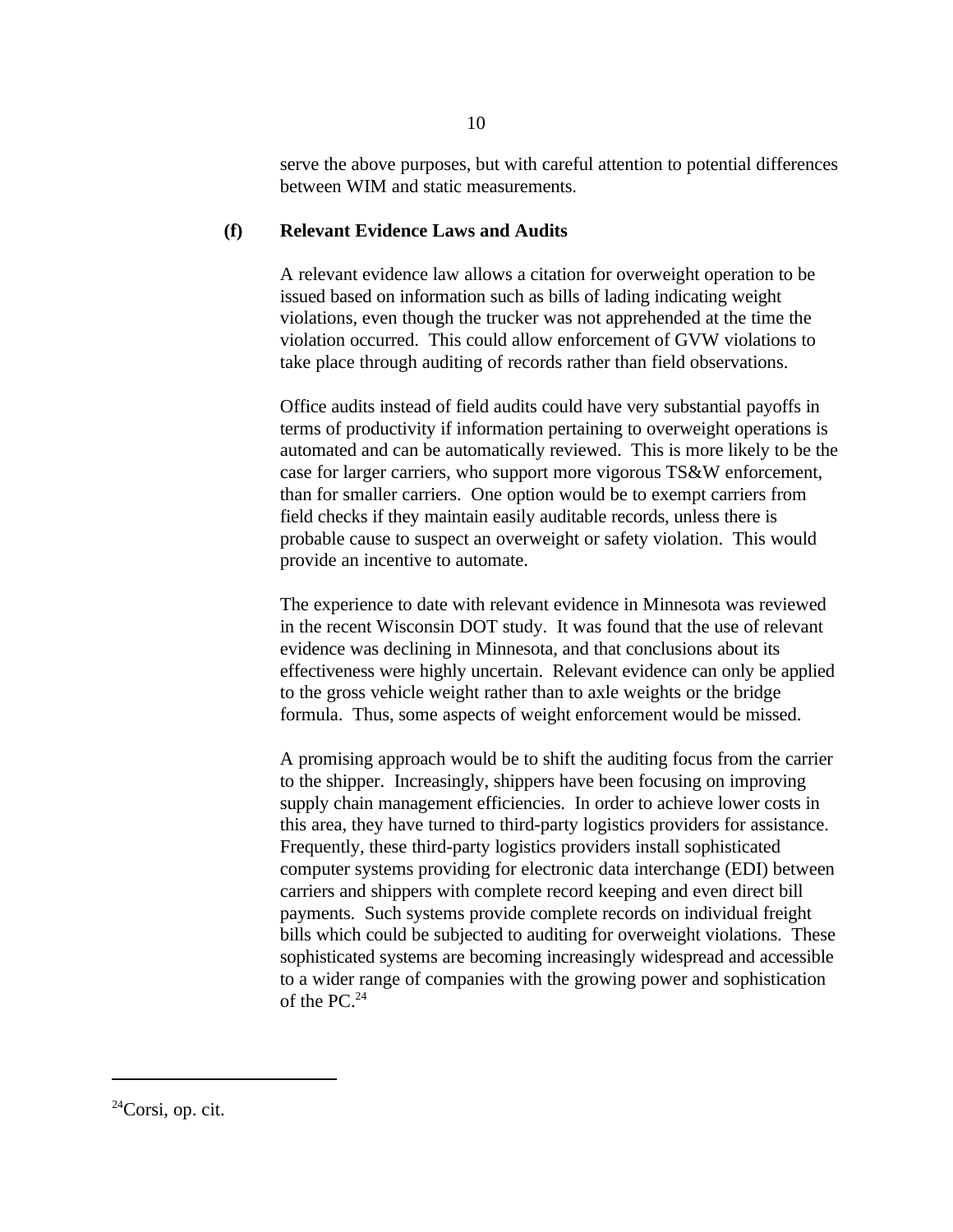Audits of in-state firms will obviously be easier for state personnel than audits of out-of-state firms. If the primary concern is with interstate carriers, then enforcement of relevant evidence laws may be neglected or put off as too difficult.

#### **(g) Judicial System and Culpability**

FHWA provides an excellent summary of the issues related to the legal system and establishing culpability for overweight violations:<sup>25</sup>

> "*Judges* — Many do not appreciate the gravity of the overweight truck problem, do not understand the damages caused, and dismiss charges or suspend or reduce fines.

*Prosecutors* — Many are overworked, understaffed, and do not attach high priority to truck overweight cases, and may also not understand the problems.

*Wrong Defendant* — The truck driver is usually the defendant, whereas the owner or shipper are the parties with control over whether the operations will be conducted overweight, and are those who will profit from overweight travel.

*Ineffective Penalties* — Penalties may be too low to serve as an element of deterrence, and will be absorbed as a cost of doing business rather than serve as an effective behavioral incentive (also discussed below).

*Criminal Courts* — Most states define overweight as a criminal activity, but the criminal courts may be very overburdened with very serious crimes against persons, and thus the lack of drama of the overweight activity compared to other cases may also serve to make judges and prosecutors less zealous in pursuing justice."

#### **(h) Fines, Penalties and Sanctions**

Research for NCHRP<sup>26</sup> on weight enforcement strategies resulted in a model of trucking industry and enforcement agency costs and benefits

 $^{25}$ FHWA, 1985. Overweight Trucks — the Violation Adjudication Process, U.S. Department of Transportation, also summarized in Truck Weight Limits: Issues and Options, TRB, op. cit.

 $^{26}$ Grenzeback, et al., op. cit.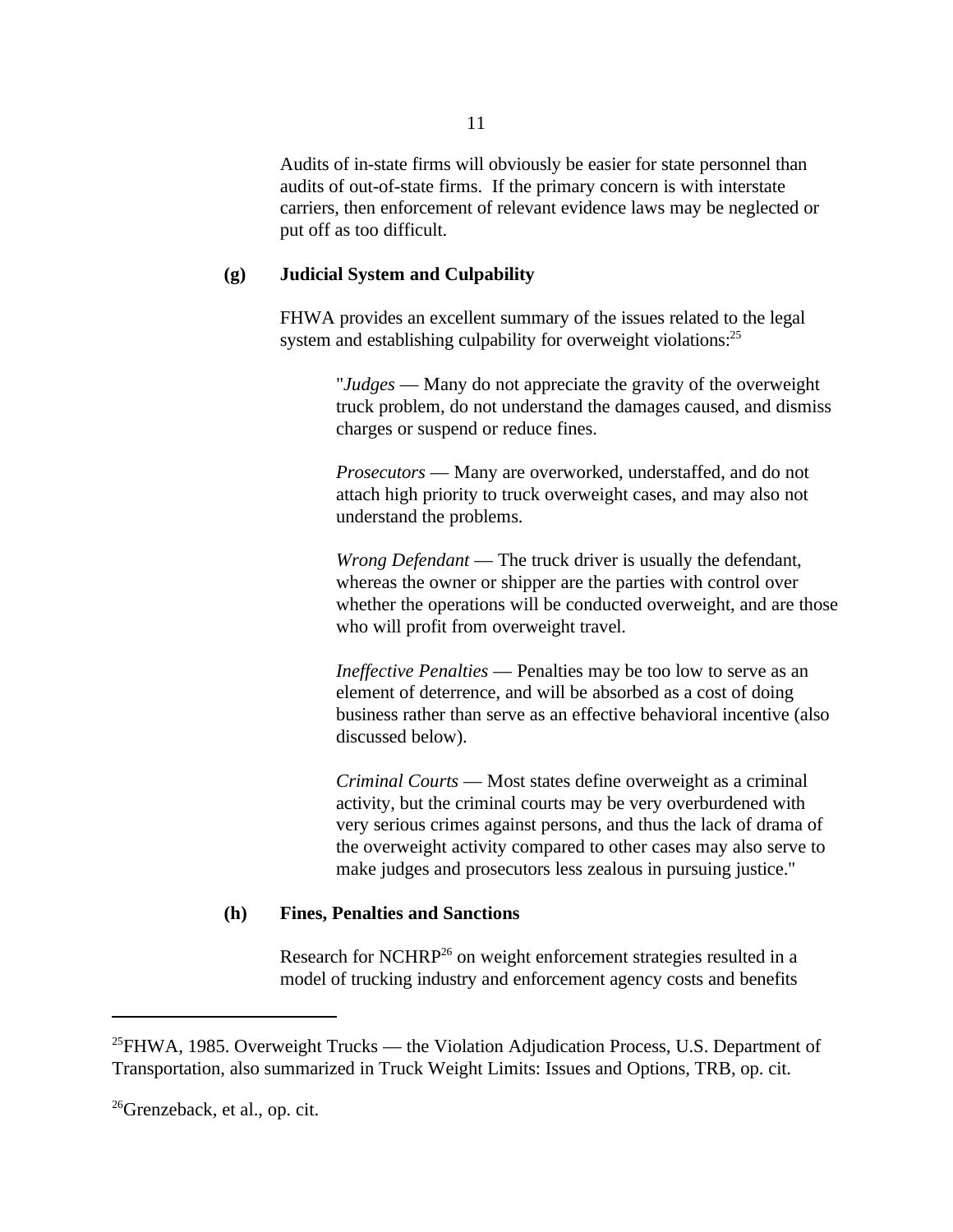related to different strategies being adapted by the various parties. The level of fines and penalties associated with each level of overweight travel (amount by which overweight) was modeled along with the probability of being caught under various conditions of strategy and counterstrategy. Increasing fines and penalties (such as requirements for off-loading) was illustrated to be a very cost-effective element of overall enforcement strategies. In the model, increased fines could successively reduce the incentives for overweight travel for those gaining different levels of economic benefit from traveling overweight. Economic benefits of traveling overweight were estimated on a cents-per-ton-mile basis, based on revenues per ton-mile for different cargo types. It is of some interest that bulk commodities, for which carriers may be tempted to travel overweight, may sometimes also be low value commodities. Thus, slight increases in fines and penalties may be able to deter significant amounts of overweight travel. Understanding of this issue may benefit from further analysis accomplished through applying the model to different commodity types and truck configurations.

If fines and penalties are sufficient, then the overweight trucker has to be prosecuted less frequently to achieve the same deterrence. Euritt<sup>27</sup> found that, in Texas, vehicles were checked by Public Safety license and weight officers about once every 12,500 miles, indicating that even the average truck (not the most accomplished overweight evader) would come in contact with enforcement personnel very infrequently. A vehicle averaging 75,000 miles per year might come in contact with enforcement only six times per year. With very low fines, little deterrence effect will be achieved unless contact is more frequent.

#### **(i) Potential for Self-Certification**

Self-certification could be applied to size and weight enforcement as well as to other areas. Self-certification would require that adequate records of configuration and weights be maintained such that random inspections could determine compliance. Self-certification could also be accompanied by periodic inspections at weigh stations or ports of entry.

 $^{27}$ Euritt, M.A.. "Economic Factors of Developing Fine Structures for Overweight Vehicles in Texas", in Transportation Research Record 1116, TRB, National Research Council, Washington, D.C., 1987.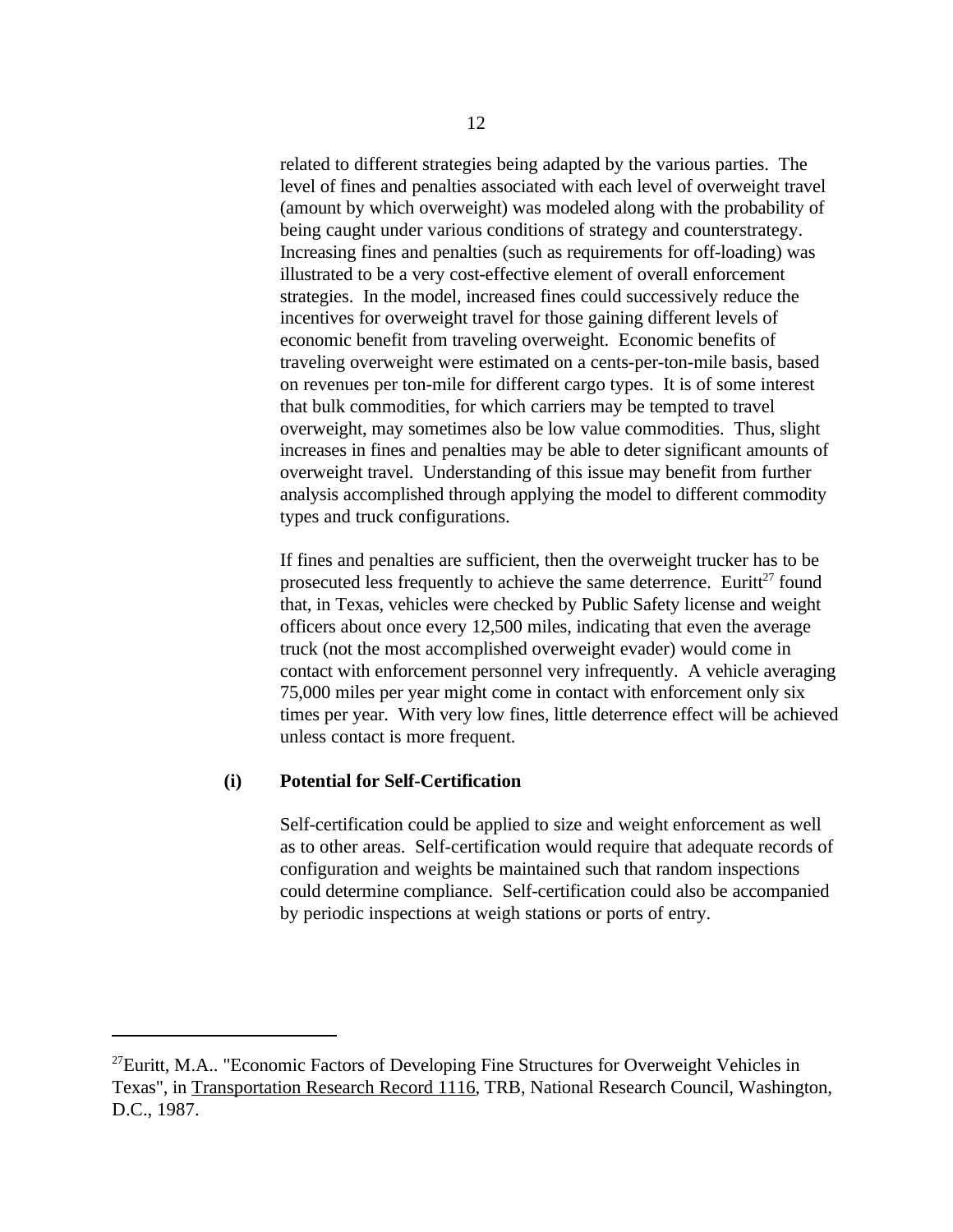#### **1.3 Vehicle Dimension Limits**

Vehicle dimension limits have not been the subject of the same degree of research as weight limits relating enforcement strategies to TS&W regulations. The impacts of dimensions are primarily due to constraints of height clearances and constraints upon over width loads, for specific facilities or routes. Each of these is subject to special permitting procedures and sometimes to special operations procedures. The enforcement implications of dimension limits are that observation by enforcement personnel is required of the specific vehicle making a specific trip.

#### **1.4 Vehicle Specifications**

TS&W regulations determine many aspects of vehicle specifications, but differences along many specifications do not lead to differences in enforcement. Vehicle heights, lengths, and widths are determined by TS&W regulations, but checking for compliance will be the same, for example, for 53-foot trailers as for 54-foot trailers.

Vehicle or equipment specifications or inspections might best be combined with safety inspections. Weight enforcement generally only involves the checking of a vehicle's registration and permit and its axle weights, gross vehicle weight, and compliance with the bridge formula. Inspection of the vehicle or its components is limited to simple measurements, such as length, rather than mechanical soundness. Level I and Level II safety inspections, which require today an average of 41 and 29 minutes respectively, are the activities under which mechanical aspects are examined. Combining any vehicle or equipment inspections related to weight enforcement with these inspections for safety might be the only approach under which substantial added costs were not incurred for weight enforcement.

For example, new technologies for vehicle inspections are being investigated. These new technologies will enhance the accuracy and reduce the time for the inspections. The combined safety inspection/weight assessment will be more effective and less costly when these new technologies become widespread.

A major impact on enforcement would occur if performance specifications became the basis for truck size and weight regulation. Under a performance specification, potential impacts of vehicles on such items as pavement damage would be specified, and testing would be done to see whether vehicles met the specifications.

This would open up many types of alternative means to measure performance. On-vehicle monitoring, which would be done by the operator, could measure items of interest, including weights, tire pressures, horizontal movements, etc. Research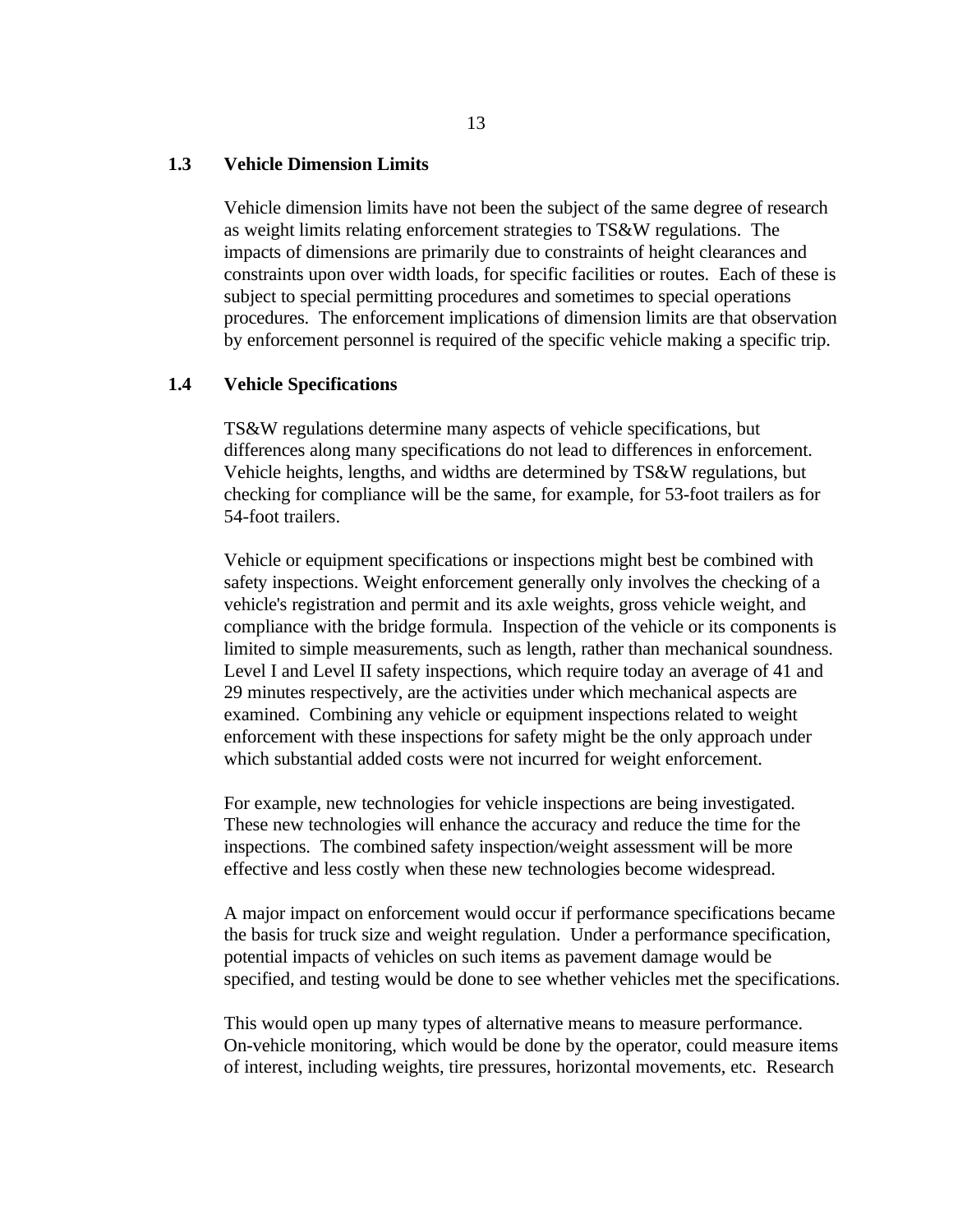is necessary on how enforcement might be conducted under performance specifications.

## **1.5 Equipment Specifications**

Equipment specifications might include ITS/CVO technologies which could provide for automatic vehicle identification and communication of registration status, weight status (perhaps empty/loaded), origin and destination, safety inspection history, and status of safety equipment (such as braking systems). The enforcement implications include the potential for higher productivity of inspection time and perhaps more thorough inspections.

Any move towards equipment specifications will involve public-private cooperation on technologies and requirements.

## **1.6 Operational Specifications**

Operations are impacted by the frequency of enforcement and the technology. If vehicles must be stopped, operating costs accrue to the trucker. Some operational impacts might be minimized through the use of WIM and other technologies or self-certification procedures, which would allow vehicles to bypass unless there was an indicated need for enforcement or inspection.

## **1.7 Operator Specifications**

TS&W enforcement impacts differentially on operators within different segments of the trucking industry. For those who never face weight limits, because of the density of products carried or because of other operational parameters which never cause them to reach weight limits, enforcement is a moot issue, except to the extent that necessary enforcement activities must be paid for through taxes on the industry or to the extent that costs are imposed upon them (such as delays at weigh stations or ports of entry).

For segments of the industry who face the choice of traveling overweight or not, enforcement efforts are important with regard to achieving a level playing field. Enforcement which imposes higher costs on those who choose non-compliance will eventually cause most to change their approaches. However, as concluded by Fekpe and Clayton, $^{28}$  there is little likelihood of complete compliance due to the problems of inadvertent overweight operation, load shifting, or the noncompliance practices of particular operators.

 $^{28}$ Op. cit.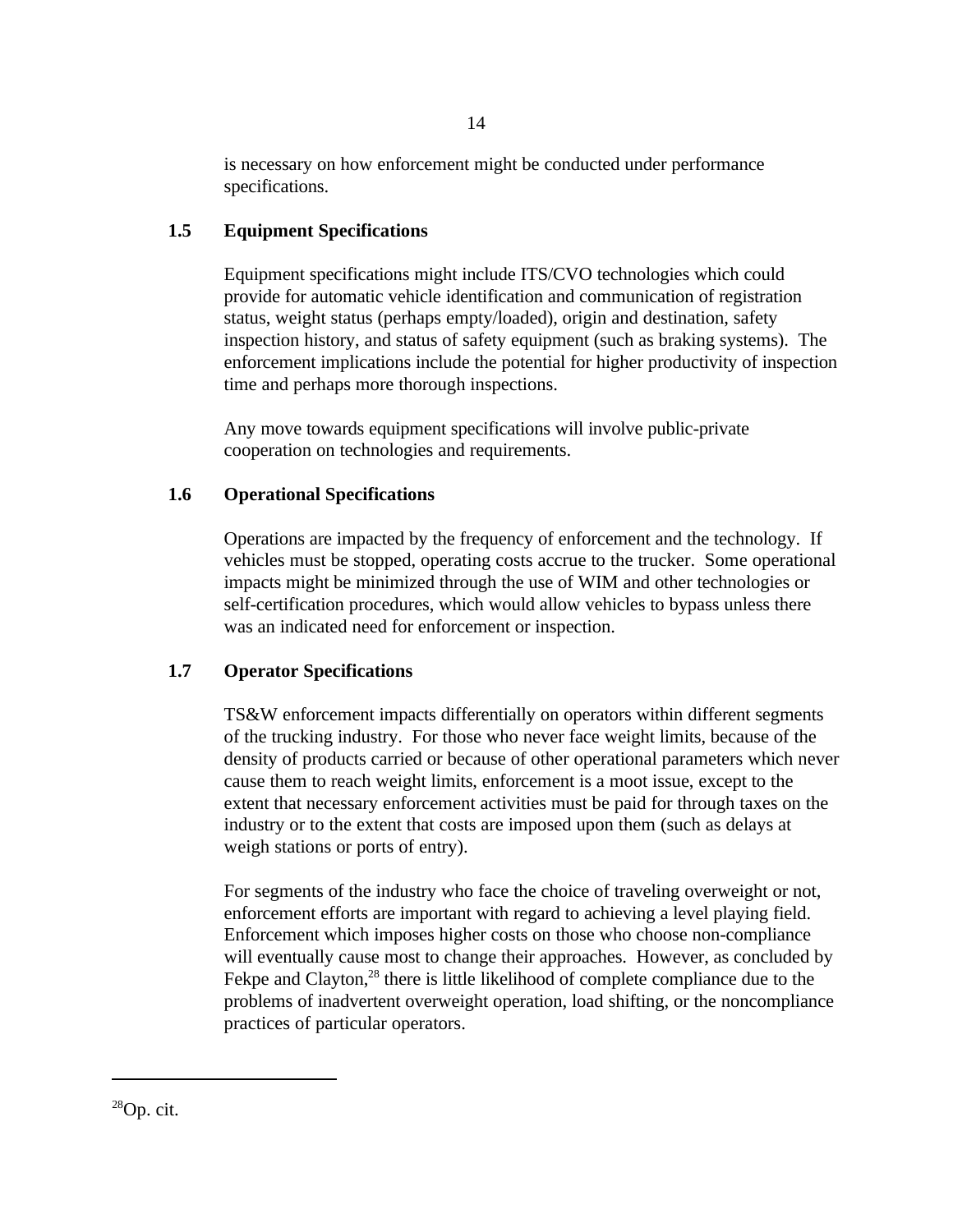#### **1.8 Unique Enforcement Issues for Particular Policies**

In addition to the general enforcement issues, some proposals for truck size and weight policies are associated with their own unique issues which may require further attention. These include:

- Application of Federal truck size and weight provisions on the National Highway System (NHS) — this would require specific adaptations by states and carriers which should be assessed.
- Adoption of tire-related provisions this would likely imply monitoring of tire pressures and configurations, requiring additional time in inspections; it is presumed that combining this with safety inspections will be a reasonable approach.
- Adoption of any unique controls for special trucks or special commodities — this would require some ability to recognize unique vehicles or commodities and to apply different rules, complicating enforcement approaches.
- Adoption of performance standards this could require entirely different and currently unexplored approaches to enforcement.
- Adoption of Federal or regional permitting programs this would require the ability to recognize permitted vehicles and to enforce the regulations for the permits rather than normal regulations.
- Retractable axles This would require an assessment of the experience of carriers using or not using retractable axles when loads dictate the need for lowering the axles.

#### **2.0 Knowledge Gaps and Research Needs**

Very basic knowledge gaps remain in understanding overweight travel, in evaluation of enforcement mechanisms and strategies, and in the relationships between TS&W regulations and enforcement. A comprehensive research approach is necessary in order to assure that enforcement issues are incorporated into the evaluation of all potential policies, and to assure that enforcement in the future is as cost-effective as possible.

Research is desirable in the areas of size and weight (and safety) enforcement in general and in the relationship between TS&W policies and size and weight (and safety) en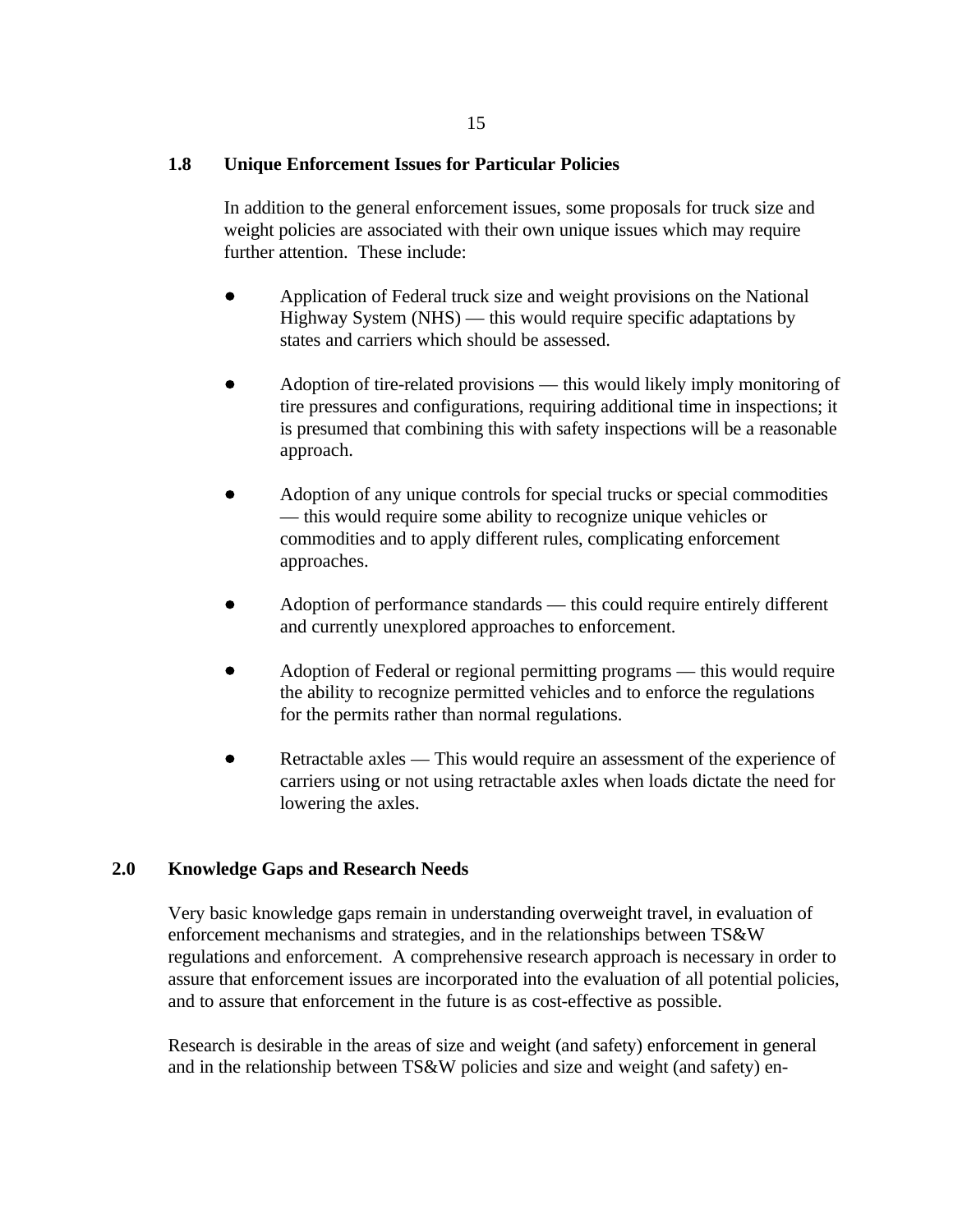forcement consequences and needs. Research in general on enforcement concerns is desirable to fill knowledge gaps in the areas of:

- Compilation of better estimates of the overweight truck problem, and its relationship to various classes of highways, to various industry groups or commodity types, and to costs in terms of pavement damage and other cost factors.
- Compilation of more comprehensive information on existing weight and safety enforcement efforts, to include specific information about deployments of personnel resources and technologies and related information about overweight travel.
- Cost-effective usage of WIM and AVI/AVC technologies as an integral part of  $\bullet$ weight enforcement programs.
- Evaluation and modeling of the relationships between enforcement strategies and activities and deterrence of overweight, over-dimension, or unsafe travel.
- Potential for performance standards and their impacts on opportunities for enforcement.

Various weight enforcement models should be integrated and applied to specific areas and industries to provide a comprehensive tool for analyzing weight enforcement deployments and their results in terms of reduced overweight travel, reduced pavement costs, and changes in enforcement costs (capital and operating).

Research on the relationships between policies and enforcement should cover all the types of policies identified in this issue paper. Concern for enforcement consequences should be an integral part of policy analysis of all potential changes in TS&W policy.

The implications for enforcement which the following policies would create should be examined:

- Application of Federal TS&W provisions on the NHS;  $\bullet$
- Modification or elimination of LCV freeze;
- Modification of bridge formula;
- Modification or elimination of GVW limits;
- Modification of axle weight provisions;
- Adoption of tire-related provisions;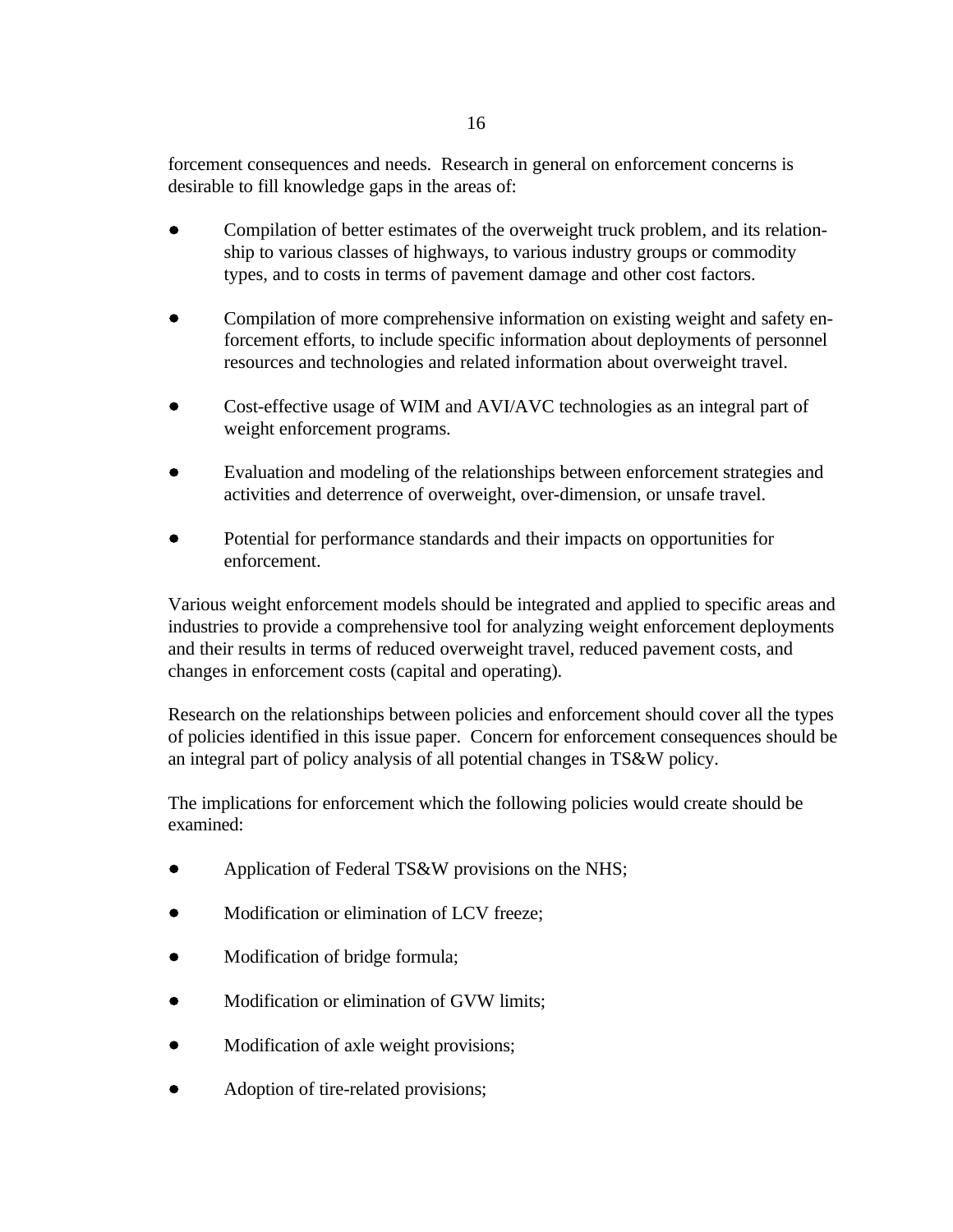- Adoption of any additional unique controls for special trucks or special  $\bullet$ commodities;
- More widespread use of retractable axles;  $\bullet$
- Adoption of performance standards;  $\bullet$
- Phase-out of grandfather rights; and  $\bullet$
- Adoption of Federal or regional permitting programs. $\bullet$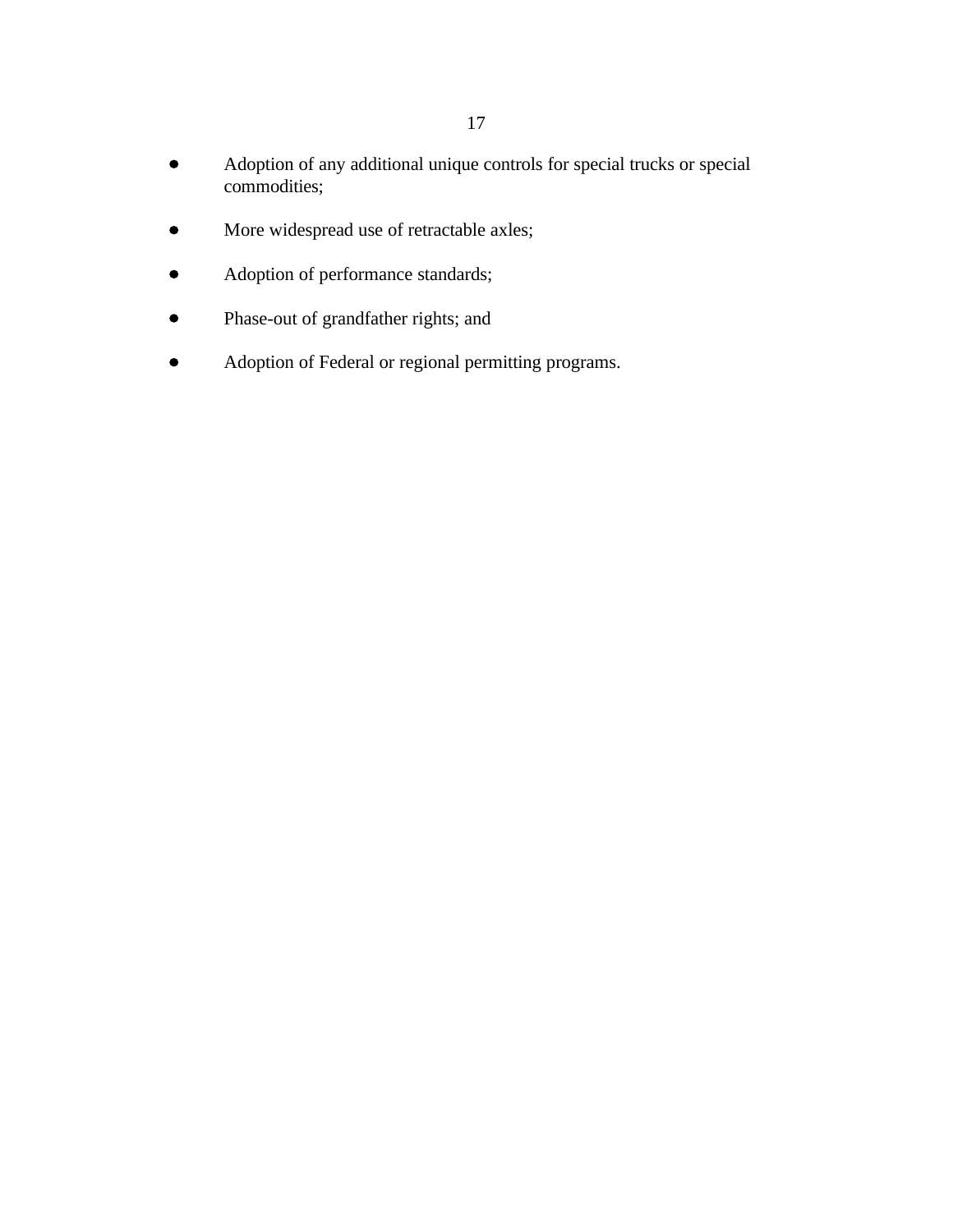## **3.0 References for Enforcement Working Paper**

## 1994

Florida Department of Transportation, "Weigh Station Evasion by Trucks," June 1994, unpublished.

Fekpe, Edward S.K., and Clayton, Alan, "Quantitative Assessment of Effect of Enforcement Intensity on Violation Rates of Vehicle Weight and Dimension Regulations," in Transportation Planning and Technology, 1994, Volume 18, pp. 143-153, Gordon and Breach Science Publishers S.A.

Cambridge Systematics, Inc., Wisconsin Safety and Weight Policy Study, Draft Final Report, prepared for Wisconsin Department of Transportation, Office of State Patrol, September 1994.

Professor Thomas M. Corsi, review comments on TS&W Working Paper 10, November 9, 1994.

## 1992

Cottrell, B.H, Virginia Transportation Research Council, Virginia Department of Transportation, "The Avoidance of Weight Stations in Virginia by Overweight Trucks," Report No. FHWA/VA-93-R2, October 1992.

Cottrell, B.H., Virginia Transportation Research Council, Virginia Department of Transportation, "Evaluation of Weigh-In-Motion Systems," March 1992, Report No. FHWA/VA-92-R8.

## 1990

Transportation Research Board, Committee for the Truck Weight Study, Special Report 225, Truck Weight Limits: Issues and Options, Washington, D.C. 1990.

## 1989

FHWA, "Overweight Vehicles — Penalties and Permits: An Inventory of State Practice for Fiscal Year 1987," U.S. Department of Transportation, 1989.

Grundmanis, G., Wisconsin DOT, "Use of Weight-in-Motion Collected Data in Planning, Pavement Design, and Weight Enforcement," Task 4 — Truck Avoidance of Enforcement Scales: Field Results from a Combined Enforcement/Planning Perspective, Report No. WI 01-89, WISDOT, Division of Planning and Budgeting, 1989.

Wright, C.A., W.D. Cunigan, Florida A&M University, Florida DOT, "Enhancement to Florida Truck Weighing Program," Report No. FL/DOT/SMO/89-373, July 1989.